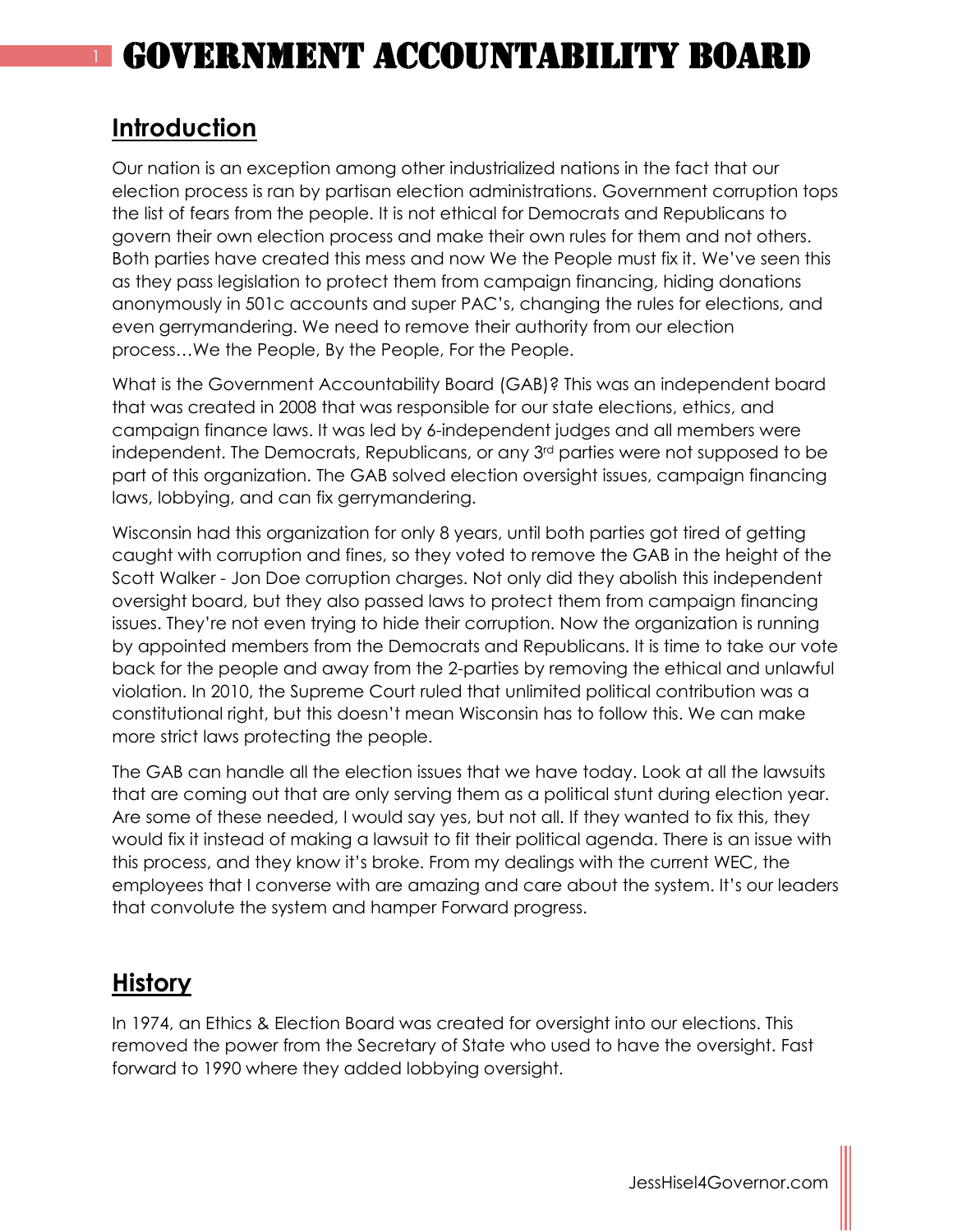Things were starting to go awry, and the public started to see there were issues. In 1995, the Wisconsin Democracy Group, a watchdog group, started offering oversight. They immediately started finding issues, including finding some state commerce programs funds that were meant to help low-middle income were redirected to corporate welfare. The majority were from contributors of the election officials. This is considered a bribe in all other industries. One report showed an average 33,000% return on their investment from campaign contributions to corporate welfare.

In 2001, the "Legislative Caucus Scandal" erupted in our state. Caucus offices were being funded off taxpayer dollars to run their campaigns. Through investigations, nearly 50 federal felony charges were indicted, and all were convicted. You would think they would have learned their lesson…no. In 2002, Chuck Chvala, who was the Senate Democratic Leader, was charged for 19 felony accounts, including extorsion. In 2003, the Election Board, through numerous complaints, fined 19 donors & a former governor \$7,800 for illegal contributions, that's a mere average of \$390 each. That's about what the costs of a speeding ticket over 10 mph is here in WI. Even in 2007, there was a Supreme Court judge fired for ethics violations.

The need for oversight was too much of pressure for our law makers, so they created the Government Accountability Board, and it was established in 2008.

#### **Creation of the GAB and their findings**

The Government Accountability Board merged State Elections & Ethics Boards and was ran by 6-independent judges. They were all former state judges who were non-partisan and served 6-yr terms with 1 expiring every year. All staff was also non-partisan and comprised of 2 divisions – Elections Division & Ethics & Accountability Division. No members of the Democrats or Republicans were allowed to be part of this organizations. This offered independent oversight for elections, ethics, and campaign finance laws.

Of course, we wouldn't expect our law makers to follow the rules just because of new leadership. With the assistance of the Wisconsin Democracy Campaign, in 2010, there were \$23,000 issued for fines to 7 people for illegal contributions. In 2011, there were \$40,500 issued to 12 donors. The action persisted, yet the fines were increasing, and our representatives didn't like that. Democrats and Republicans, led my Scott Fitzgerald, started criticizing the GAB, especially during the 2011/2012 recall elections. The Wisconsin Democracy Campaign and the Common Cause tried defending the GAB. From 2008 to 2011, the GAB fined 110 people for campaign finance and ethics violations.

Of course, the John Doe cases against Scott Walker in the early decade that ended in 2015 may have had something to do with what happened next. The John Doe cases were simply Scott Walker campaign funds that were funneled through a corporation & it's employee to the Walker campaign. Individuals would take up to \$20,000 from their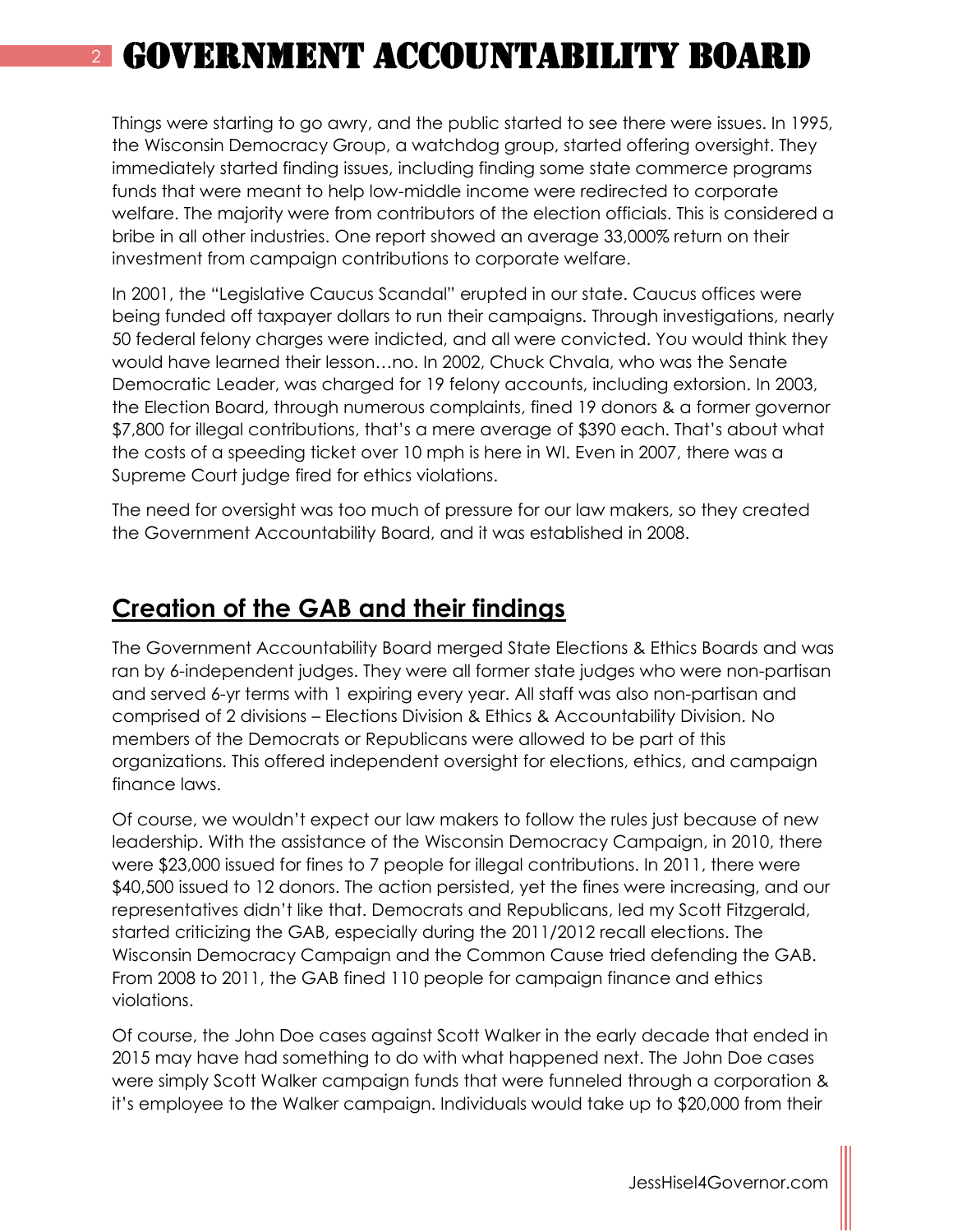employer, the maximum donation for a Governor Candidate, and donate it to his campaign. There was a total of 3 charges, and they all ended up getting grouped together. Michael Gableman, the same guy in charge of the election investigation right now, was the Justice who wrote the charges up in court. The report was so poorly worded and manipulated, that all charges were ultimately dropped. Of the 6 members on the GAB at the time of these charges, 4 of the judges had been appointed by Scott Walker.

At this point, all the leaders were tired of the oversight and people finding out what they were doing. They introduced and passed Act 118 and Assembly Bill 388 to abolish the GAB. They were even honest enough to add in some campaign financing protection laws to protect themselves from further investigation with financing. They absolved the board into the Wisconsin Election Commission and the Wisconsin Ethics Commission.

Kevin Kennedy, who was the Executive Director of the GAB, had been working on Wisconsin elections for 37 years said when it was abolished, **"The people in power did not like being held to account."**

Since 2016, after the GAB, there have been a significant decrease of campaign finance violations. In 2016, Mayor Jim Schmitt was convicted for accepting funds from someone other than the reported donor and accepting funds over the allowable amount. He only received a \$4,000 fine and 40-hours of community service. He was allowed to stay in office until he lost the election in 2018. Scott Fitzgerald was charged with campaign finance fraud in 2020 from receiving excessive donations from 4 individuals and 3 PACs between 2015 and 2018. As of February 2021, he has not paid the minimal \$3,600 fine. Scott Fitzgerald was the biggest advocate for removing the GAB. A recent Alderwoman in Milwaukee, Chantia Lewis (Democrat), is now charged for filing false claims over \$21,000 of the campaign funds for her personal use. If convicted, I await the conviction penalty which history shows will be minimal.

My point to telling the latest charges, is that while these are atrocious, there are far less charges since the GAB as removed in 2016. We have lost oversight and watchdog groups need to return. There is no way that the 2 parties magically started doing the right thing. There is just no transparency anymore and I fully believe that the corruption is getting worse.

#### **Election Process Today – Campaign Financing**

In 2016, the Wisconsin Election Commission and the Wisconsin Ethics Commission were created. In order to try to distance themselves from the public so it didn't look like they were involved, they set aside appointments that they would be able to select. Out of the 6 members that run the WEC's, they are appointed by the Senate minority/majority leaders, Assembly minority/majority leaders, and the Assembly Speakers. The appointees are chosen by our very own 2-parties to oversee their own elections.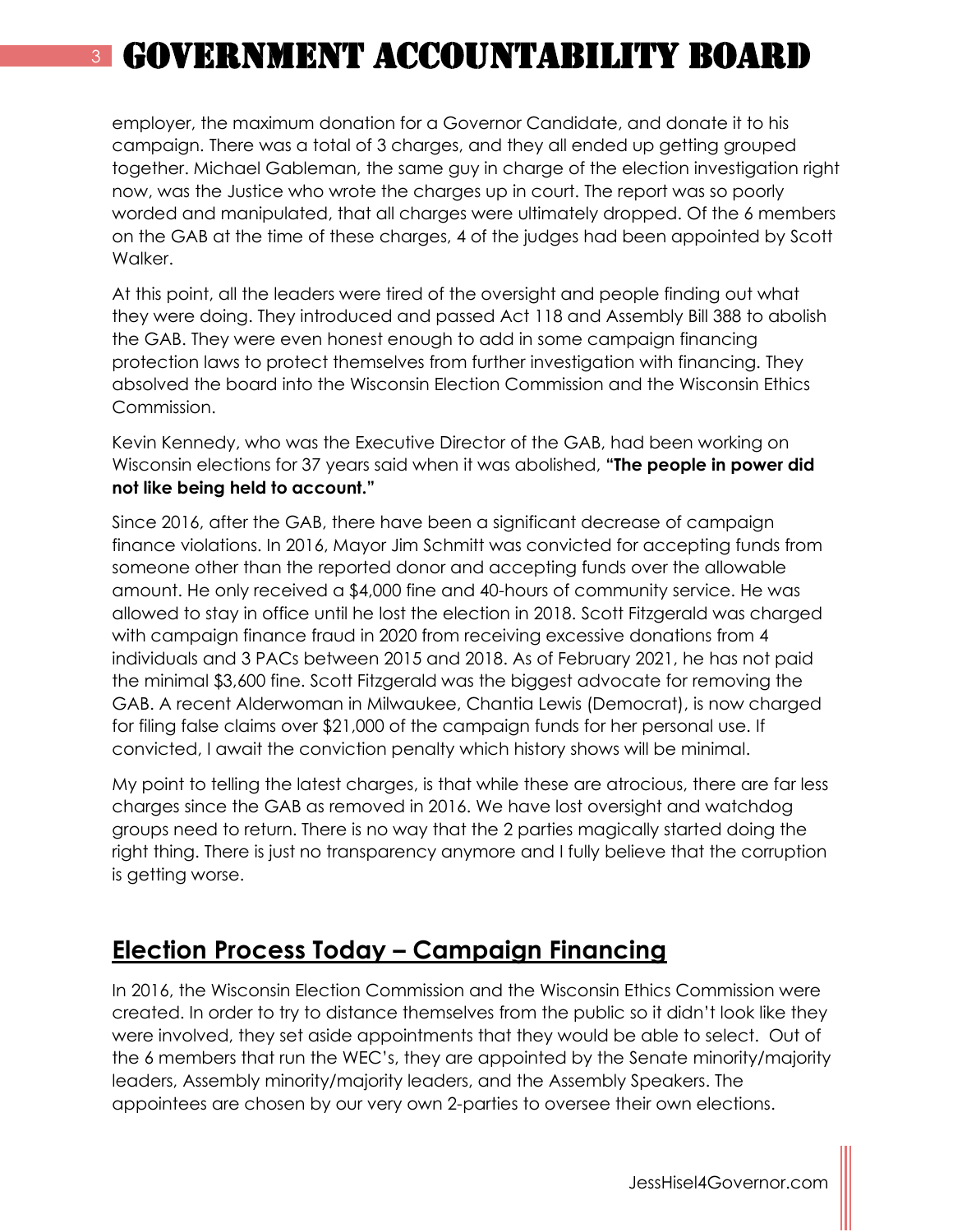As an independent candidate for Governor, I see that a Governor should be a servant and not a master. Yet the money coming into this position tells a different story. The Wisconsin Governor salary is roughly \$150,000, yet the 2018 election brought in roughly \$93 million between the 2 candidates. Scott Walker "raised" \$58 million with big sponsors from Las Vegas Sheldon Adelson, Amway Dick & Betsy DeVos, Ameritrade Joe Rickets and \$8 million from the Koch Brothers. Tony Evers "raised" around \$35 million himself, also through some larger donors.

The 2014 election raised roughly \$80 million (Republicans totaled \$47 million and Democrats totaled \$33 million). Just in the 2012 recall election, \$82 million was spent (Republicans totaled \$60 million and Democrats totaled \$22 million). For more information on the horrible money in our politics, visit FollowTheMoney.org for all state data.

A rule that I have come across as an independent candidate, for all donations, even \$1, is that they want all information to include name, address, and occupation if it goes over \$100 and is capped at \$20,000 per donor. Why is it that they track all donations and addresses of those who donate on the lower donations and 3rd parties, yet their major donations are allowed to be anonymous? Common sense tells us that they are just collecting donors' information to target them and hide the big money. All information for donations is available online for anyone to view (https://www.wisdc.org/follow-the-money/campaign-finance-database). It can be searched by city, employer, or contributor. Since the current WEC oversight comes from Republicans and Democrats, they have direct access to this data.

We should have audits on all elected positions, especially for a Governor and the other 133 elected positions at the state level. We the people should know where donations to their campaigns are coming from so we can also compare that to their voting record to see if they are representing the people or their campaign contributors.

#### **WEC Data Collection & Elections**

I was able to afford the 2018 WEC data, as an Independent I have to save money where I can, and I started analyzing the data before I could use it. My first step was to look at the phone numbers on the list so I could send out mass text messages. Out of the 2,202,996 phone numbers for all the registered voters, there were 417,270 duplicate numbers. There were 23,447 alone of the phone number 262-944-9050, and the majority of those were for Racine County; the same place that has lawsuits for voter fraud. There were 37,492 phone numbers listed for Illinois, 8,183 for Minnesota, 4,944 for Iowa, 8,180 for Michigan, and 66,488 for all the other states. This left 1,660,436 for Wisconsin phone numbers. Out of the phone number 262-944-9050, some of those registered voters have death records that date back to the year 2000. Most of the death records from others were around the year 2010. Some of the others from this phone number have birth dates from the 1940's or older. The data is not all correct or it has been manipulated.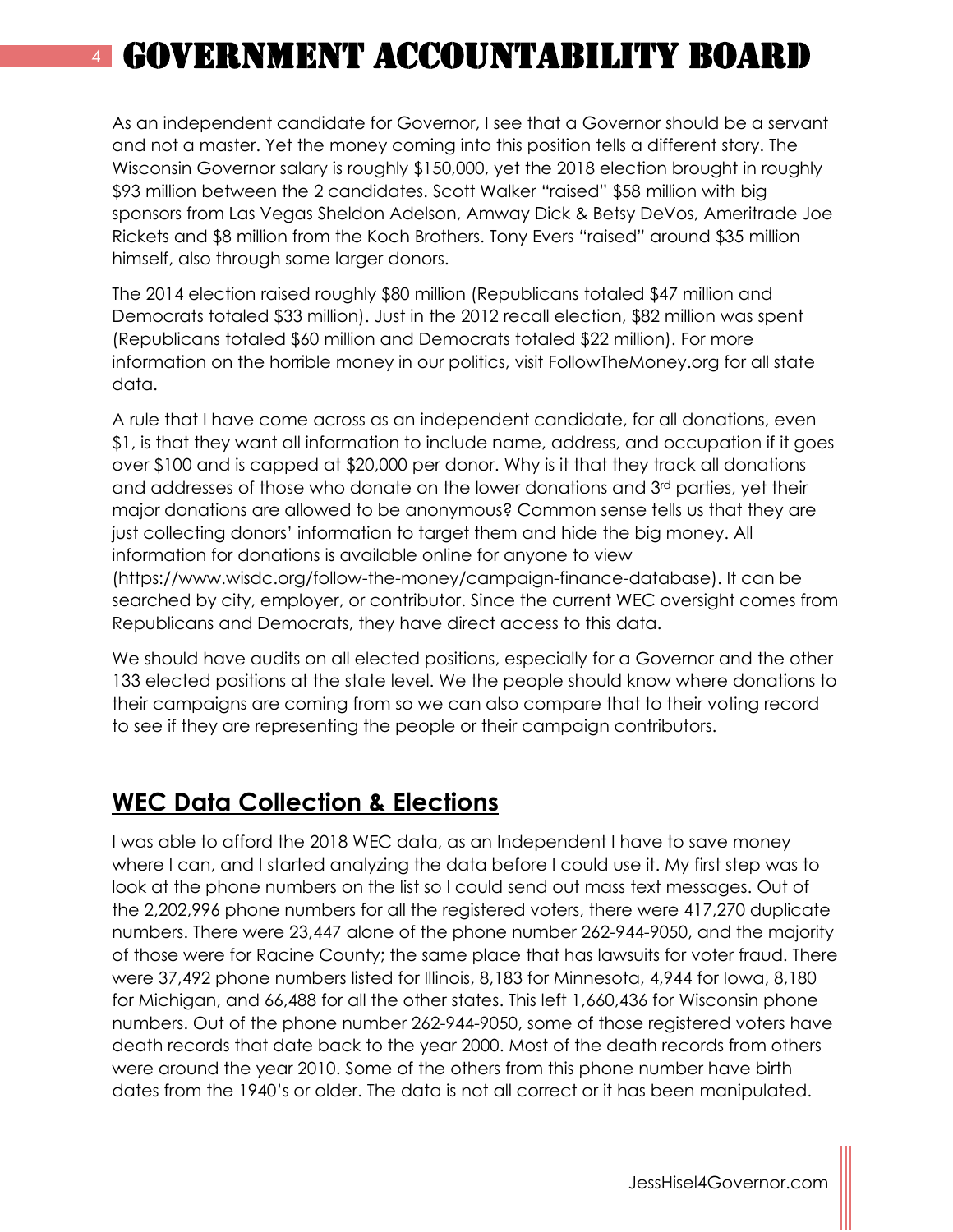Nobody is monitoring this data for oversight and the records purge is not matching those that haven't voted in years or the death records in our state.

On August 4th, 2021, the WEC was able to remove 205,000 voters from the rolls. This was because these voters had not voted in 4 years and didn't respond to the mailers that were sent to them. By Wisconsin law, this should happen every 2 years, which is not happening. I am not advocating for removing voters from the rolls. I advocate for comparing our current rolls to death records, and to also update our database to be able to handle the updated information. Voters should be able to login to their account, with the proper security and 2-step verification, to verify their address, phone number, and see their voting record. They should also be able to register online. Until security in the system is established, nobody will be able to vote from this, but at least update and verify their information to register in their district. The system should also be able to run validation checks to see if multiple addresses or phone numbers are listed and work to fix them. If someone is registered and they haven't voted in 10 years, it shouldn't matter. As long as their information is correct, they are still a Wisconsin citizen, they should still be in the system. This database information can then be used at all voting booths to verify someone's information and register them as a voter. There should be nothing wrong with mail-in voting as long as the signature match is performed. We need to make it easier for people to vote if they are a citizen of this state and not harder. As long as they are a citizen, there should not be roadblocks for them to exercise our right to vote.

### **How We Need to Fix Our Process**

We must bring back the Government Accountability Board. Even today, Republicans & Democrats complain about the election. Recently Republicans and Sheriffs have filed lawsuits against the WEC for the election. I find it interesting that they only do this on election year. Our Republican leaders have no desire to fix this, if they would, then it would be done already since they control the House & Senate. The reality is that no party should be involved in our election process. It is an ethical violation at its finest.

When the GAB is resurrected, it should comprise of 3 organizations and operate independently of our government. The GAB should control all aspects of an election that should not have a political agenda tied to it, including oversight into our election, district boundaries for elected officials to avoid gerrymandering, and oversight and transparency into the campaign financing.

Here is a basic structure that the three board divisions should be comprised of.

- 1. *Election Oversight*
	- a. They should handle all the elections in this state. All county level and lower elections can still happen at the county, just report to the GAB for guidance and oversight. All State elections must be regulated by the GAB.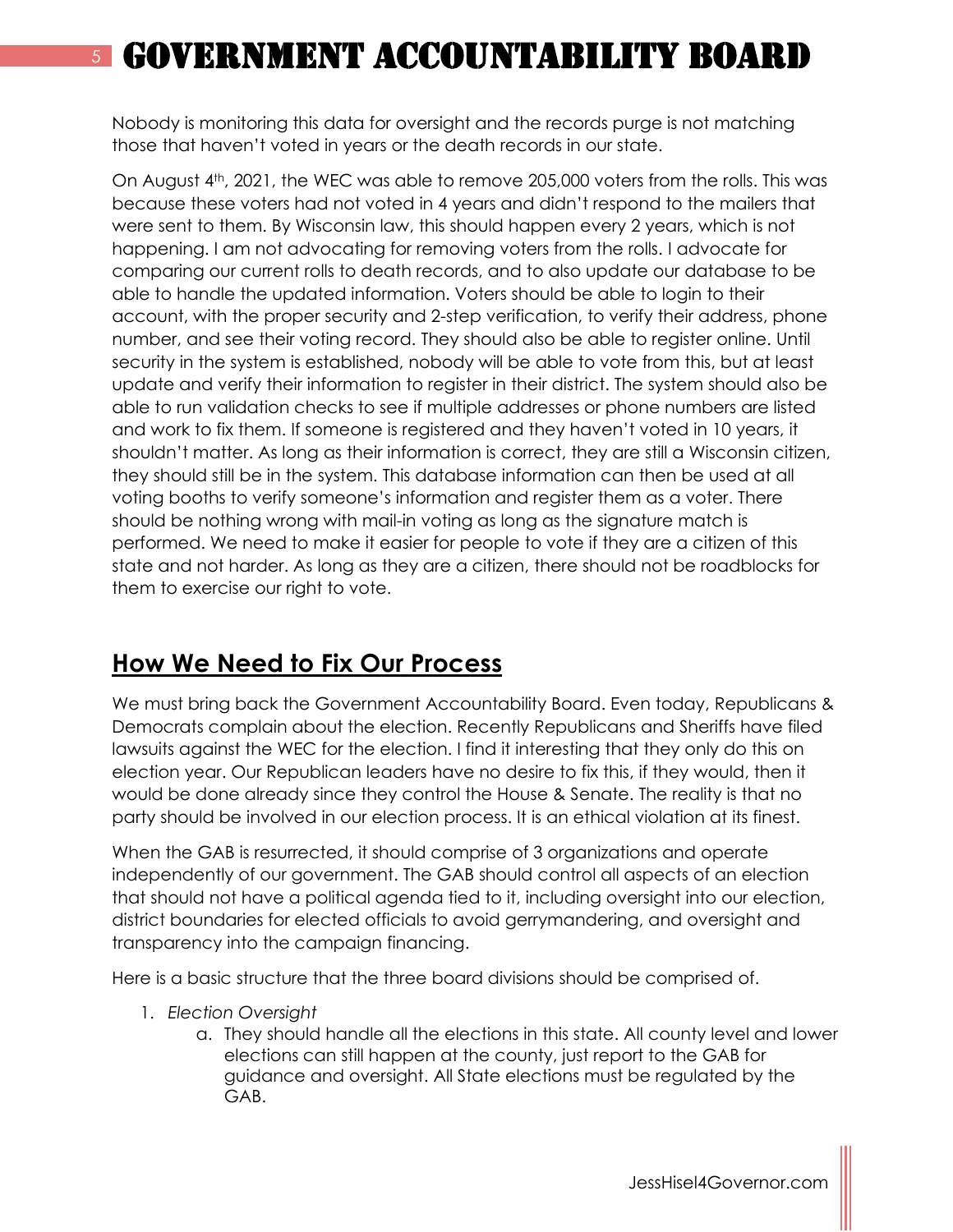- b. No representatives affiliated with any political party will be allowed to work within this organization.
- c. No outside organizations will be allowed to contribute to the Wisconsin election process, this is to include Facebook and other organizations.
- d. All elections will have audits and violations will be criminally prosecuted to the fullest extent of the law
- e. No political party will be allowed to "influence" the board or this would be a violation of the law and considered bribery.
- f. Allow absentee voting to be counted before election day. We do not need any more elections dictated at midnight through thousands of last minute votes.
- 2. *Districting*
	- a. They should handle all the districting maps, just like the Iowa model. Iowa does a fair districting based on the census and population. All data for the analyzation must come from the census data and have no 3<sup>rd</sup> party involvement.
	- b. Our maps in Wisconsin have been approved by the Federal Courts in 1981, 1991, & 2001. The Republicans were able to draw them in 2011 and that's why they're gerrymandered.
	- c. No tax dollars will be allowed for any lawyer fees or outside contractors.
	- d. Democrats and Republicans will not be allowed to contribute to the drawing of the districts.
- 3. *Campaign Financing*
	- a. All candidates will need to declare all donations and where they came from. Instill transparency & oversight across all corners of our government.
	- b. No tax dollars can ever go for election campaigns.
	- c. If State or Federal money is given to any non-profit organization, then those organizations and members will not be allowed to donate to a candidate for political office. This is tax dollars being used for political campaigns.
	- d. Compare campaign financing to corporate welfare. We the People need to know who is financing our representatives and compare it to their voting history and corporate welfare.
	- e. All lobbying needs to register through the GAB with intentions and offers. No lobbyist can contact a representative without registering through the GAB. Any deviations from the action plan submitted to the GAB without amendments will be subject to fines and loss of lobbying license.

For all the reasons above that I laid out in our history of corruption, we must work to get money out of politics. The proper way that this should flow is through the people. If corporations treat the people correctly, the people will treat the corporations correctly. A corporation is not a person. I find it interesting that corporations scream for capitalism and a free market, yet they fund politicians and rely on taxpayer dollars to fund their operations and investments. If it was a true capitalist or free market, then they wouldn't need taxpayer money.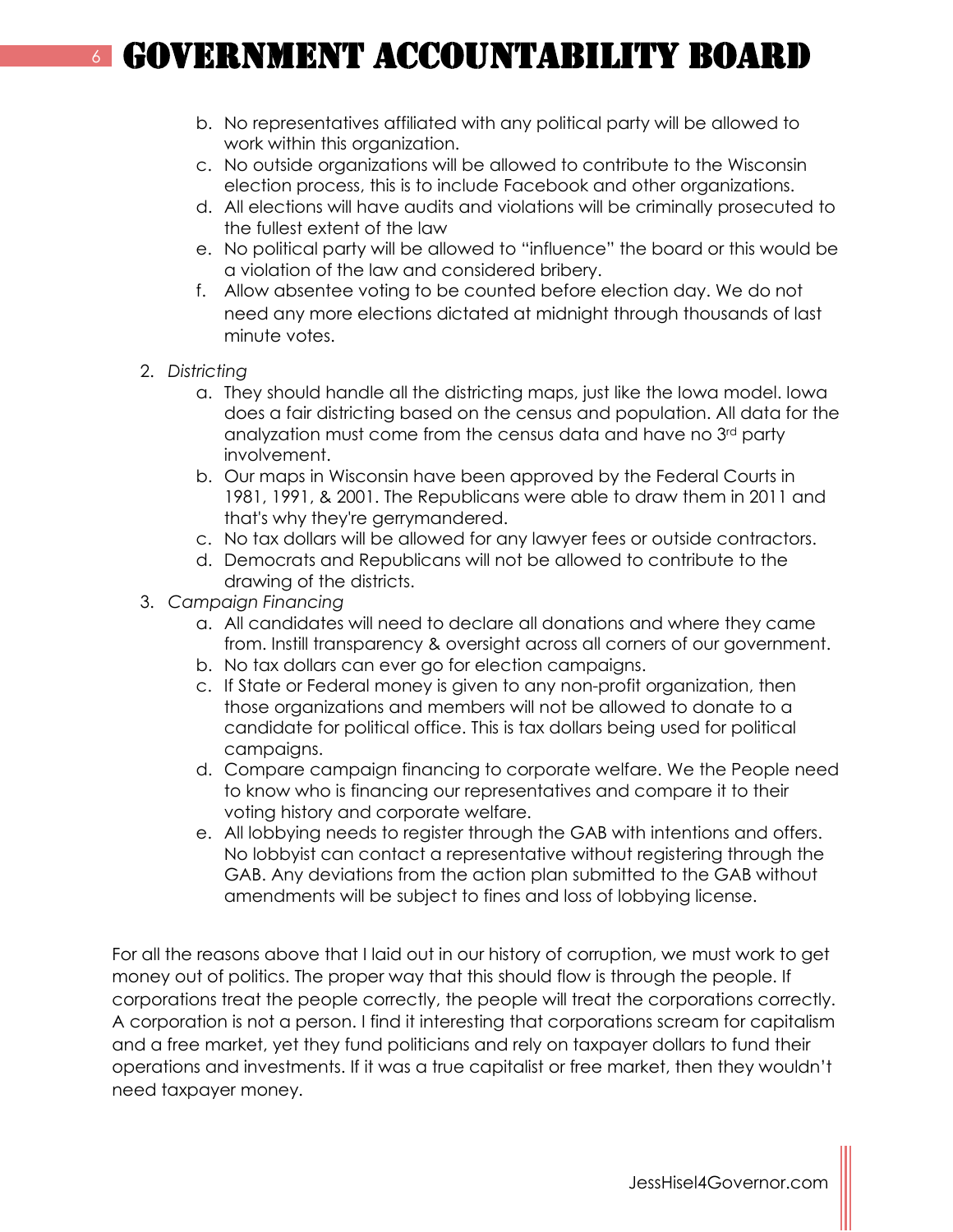I believe in taxpayer dollars funding small businesses, some social programs, and any investments that can bring a return on investment to Wisconsin. Proper corporate welfare should have oversight and transparency that We the People can see.

#### **Summary**

It's time to take back Wisconsin and establishing the Government Accountability Board again here in this state is crucial. The oversight of the GAB should again be handled under the authority of the Secretary of State. This is an elected position that will oversee the GAB and report back to our elected officials. The Secretary of State would only be allowed to advise the GAB and report to our representatives since this is an elected position that could be a represented by a political party. We must make it fair and partial for everyone. If they are truly worried about getting elected, then put up the best candidate and work For the People.

If you're interested in current bills in our legislature being voted on for gerrymandering, watch SB389 & AB395. They won't pass because they might help and that's not what our representatives do for us, but there may be some news around it. I'm sorry, even bothering them with phone calls & emails is pointless. They don't listen and we need to change top leadership first before they get scared and we need to force them to start working For the People.

We need stricter laws for penalizing like the GAB was working for. An ultimate goal for the GAB would be to bring ranked choice voting to Wisconsin at all elected positions.

This is not WI. This is not together. This is not Forward. Money can buy a lot of things, but not trust. We do not have a free market; we have a politically manipulated market. Let's build a Wisconsin that we can trust.